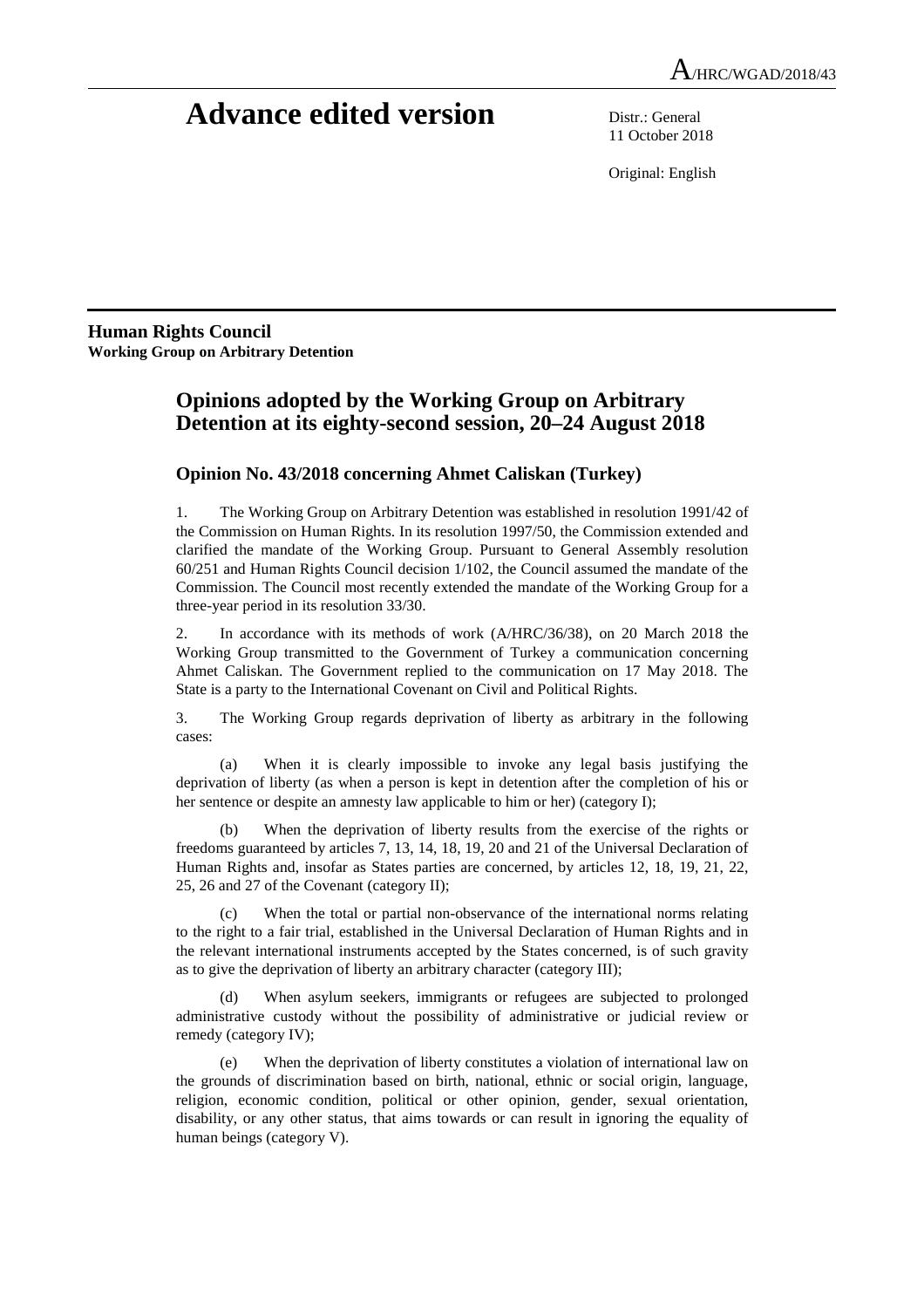#### **Submissions**

 *Communication from the source* 

4. Ahmet Caliskan, born in 1976, is a Turkish national usually resident in Izmir, Turkey. He used to work as an Associate Professor of Economics, at Gediz University in Izmir. According to the source, the university is now closed.

(a) Arrest and detention

5. The source reports that Mr. Caliskan was arrested on 26 August 2016 at his place of usual residence by the Turkish police. Three police officers entered Mr. Caliskan's residence saying that they had a search warrant, and seized his laptop, tablet computer, mobile telephone and an old SIM card. No arrest warrant or other decision by a public authority was presented to Mr. Caliskan or his family members at the moment of arrest. The police told them that the arrest was related to membership of an armed terrorist organization through Gediz University, where Mr. Caliskan used to work as a professor. The officers did not mention on what basis the arrest took place, but said that the case was related to the Fethullah Terrorist Organization/Parallel State Structure.

6. According to the source, Mr. Caliskan was handcuffed and immediately taken to the police station, i.e. the Yeşilyurt Service Facility in the Izmir Police Department. Mr. Caliskan was questioned by the police, but no lawyer was present during the questioning. During the entire time that he was detained at the police station, he was not allowed contact with any family members. He was kept without any information as to why he had been arrested.

7. The source reports that Mr. Caliskan remained in police custody until 31 August 2016. On that day, he was brought before a judge at the Izmir 13th High Criminal Court and was placed in detention, without any evidence being presented against him or any grounds for keeping him detained. The source reports that the Court based its decision to place him in detention on the existence of a strong suspicion regarding his being a member of an armed terrorist organization, the need to identify the organization's members and their activities and to try them on the grounds of national security, the suspicion that he might try to evade justice and the fact that not all the evidence had been collected.

8. According to the source, the detention decision (dated 31 August 2016 and numbered 2016/383) in relation to Mr. Caliskan is based on articles 5 and 7 of the Law on the Fight Against Terrorism (Law No. 3713), which reference articles  $37 \t(1)$ ,  $53 \t(1)$ – $(2)$ , 54, 58 (9), 63 and 314 (2) of the Turkish Penal Code (Law No. 5237).

9. Mr. Caliskan was subsequently transferred to Menemen 1st T-Type Punishment Execution Facility. After a while, he was transferred to another prison, Izmir 2nd T-Type Closed Punishment Execution Facility, where he was detained at the time of the submission by the source.

10. According to the source, Mr. Caliskan's arrest took place in an environment in which the rule of law had deteriorated and human rights were openly violated. The source notes that as thousands of lawyers had just been sent to jail for being a suspected member of the Fethullah Terrorist Organization — or defending an accused member — following the "coup attempt" in July 2016, other lawyers reportedly declined to work for individuals accused of being members. It therefore took three full days for Mr. Caliskan's family members to find and convince a private lawyer to work for him.

11. The source reports that Mr. Caliskan was presented with a number of allegations and questions, but no evidence directly against him. All of the evidence referenced by the authorities was circumstantial, while some was factually incorrect.

12. He was accused of being in the hierarchy of the terrorist organization owing to:

(a) Having a bank account at Bank Asya;

 (b) Working for a university that was allegedly affiliated to the Hizmet movement;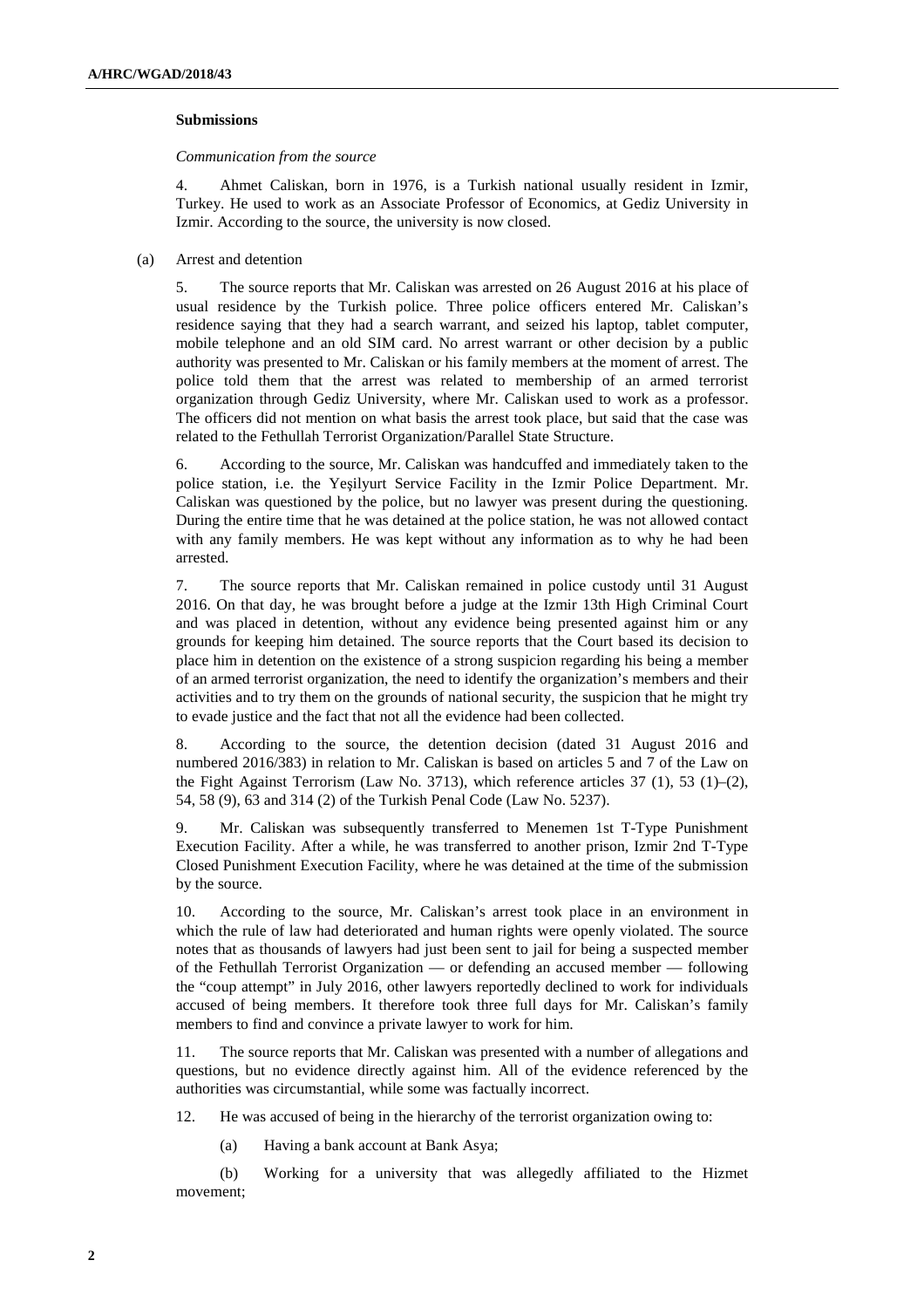(c) The testimony of a witness whose identity was not revealed.

13. At a later stage in the court proceedings, the prosecutor also accused Mr. Caliskan of:

 (a) Having digital cookies of certain news websites in the temporary folder of his laptop. According to the source, the cookies of those websites were presumably automatically copied while Mr. Caliskan was surfing on the Internet;

 (b) Having attended a high school that was allegedly affiliated to the Hizmet movement (that is, when Mr. Caliskan was between 13 and 16 years old).

14. According to the testimony of the secret witness:

 (a) Mr. Caliskan worked as an Assistant Professor at Gediz University. According to the source, this is factually incorrect as Mr. Caliskan started working at Gediz University as Associate Professor in 2015;

 (b) Mr. Caliskan was actively working for the organization and attending social gatherings;

 (c) Mr. Caliskan was reporting to the Dean of Economics and Administrative Sciences.

15. According to the source, Mr. Caliskan's ability to pursue domestic remedies with legal and administrative authorities has been limited by significant restrictions on his access to justice. Mr. Caliskan has brought numerous actions before domestic courts since his arrest and detention, but they have all proved unfruitful.

16. Mr. Caliskan attended his first court hearing on 25 May 2017, during which he was not given the opportunity to complete his defence, and his second hearing on 10 October 2017, when the judge extended his detention for another four months. According to the source, the alleged arbitrary detention of Mr. Caliskan for more than 18 months has taken a toll on his health, and his family members.

(b) Legal analysis

17. The source submits that the detention of Mr. Caliskan violates the fundamental guarantees of human rights enshrined in international human rights treaties and customary law and constitutes a violation of categories I, II, III and V.

 *(i) Category I — absence of legal basis justifying the deprivation of liberty* 

18. At the outset, the source notes that any deprivation of liberty must be compatible with the substantive and procedural domestic laws, and that failure to comply with domestic law entails a breach of article 9 (1) of the International Covenant on Civil and Political Rights.

19. According to the source, the Government has outlined a number of actions as pretexts for the arrest and detention of alleged members of the Hizmet movement, although they are not defined as crimes in law. These include: having a subscription to the Hizmetaffiliated *Zaman* newspaper, journal or magazine; being a client of Bank Asya; being a member of a union; volunteering for the charity organization Kimse Yok Mu; being in possession of books or other materials by Fethullah Gülen; possessing one-dollar bills; and using encrypted software (ByLock).

20. While outlining domestic legislation, the source submits that, in the present case, Mr. Caliskan was arrested contrary to article 91 (2) of the Turkish Criminal Procedure Code without reasonable suspicion of a crime. He was detained without solid evidence to suggest strong criminal suspicion, and the justification for his detention was not given, contrary to articles 100 and 101 of the Code. As stated above, all the allegations against Mr. Caliskan were reportedly legal activities and rights that are protected under the Covenant.

21. In addition, the arrest and detention warrant reportedly did not include any concrete facts or findings to justify detention (suspicion of an intention to escape and risk of tampering with evidence) or show why judicial control would be insufficient. The source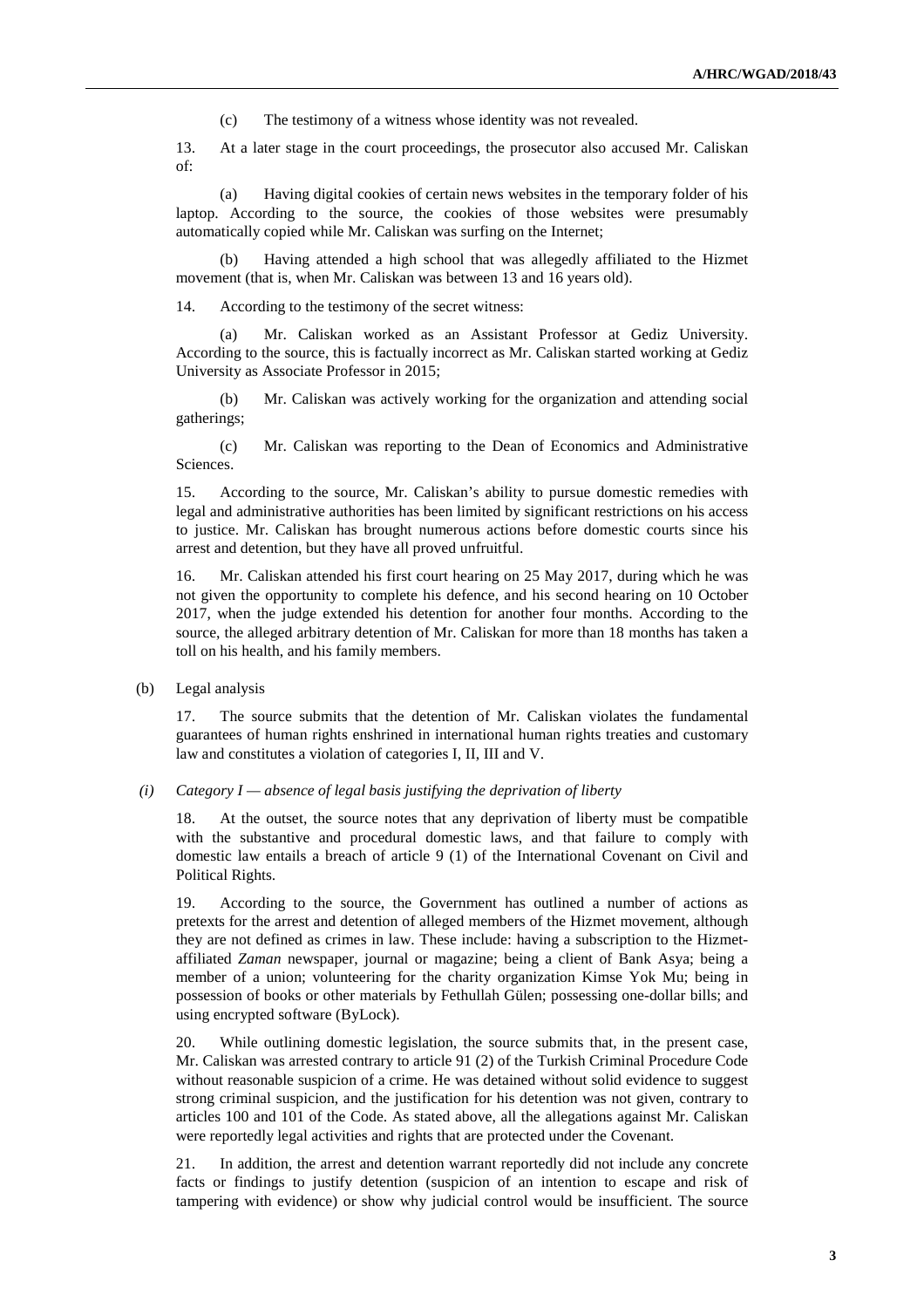reports that the decision to detain Mr. Caliskan was based on various suppositions, although there are mandatory provisions in the Criminal Procedure Code that state that a person cannot be detained unless there are hard facts to suggest that judicial control would be insufficient. The source thus submits that Mr. Caliskan was detained in direct violation of articles 100 and 101 of the Criminal Procedure Code and in breach of article 9 (1) of the Covenant.

22. According to the source, an examination of all the decisions to detain and to continue to detain Mr. Caliskan show that they fail to fulfil the basic requirements stated in domestic law. They are reportedly unsatisfactory and irrelevant, and thus fail to justify his detention. None of the allegations against him constitute a criminal act. For example, the following acts of Mr. Caliskan were all depicted as criminal acts and as contributing to an organized terrorist activity: (a) working for a university that was legally established; (b) being paid through a bank account that belongs to a legally established bank; (c) reporting to his own dean; (d) joining some social gatherings; (e) studying in a legally established high school between the ages of 13 and 16 years; and (f) visiting some websites.

23. Moreover, according to the source, the authorities must speedily complete their investigations into the suspects, most of whom are detained, and prepare indictments, yet they did not act as responsibly as they should have in the cases of the suspects who were arrested and detained after July 2016. The detention periods thus became unreasonably long, and the authorities did not prepare the indictments in a speedy manner. In the present case, Mr. Caliskan was held in detention for several months before he received the official charges as cited above. The source recalls that Mr. Caliskan had nothing to do with the coup attempt. Considering the allegations and the nature of the evidence produced, there was nothing to justify an extension of his detention period, in violation of article 9 of the Covenant.

24. In the light of the foregoing, the source submits that the arrest and detention of Mr. Caliskan are not compatible with substantive domestic law and are against the basic principles of law. There is no legal basis for his arrest and detention, which therefore fall within category I and are in violation of the Turkish Constitution and penal law, and article 9 of the Universal Declaration of Human Rights and of the Covenant.

# *(ii) Category II — deprivation of liberty resulting from the exercise of fundamental human rights*

25. The source submits that all accusations against Mr. Caliskan constitute legal activities that fall within fundamental human rights and are protected under articles 18, 19, 21, 22, 25, 26 and 27 of the Covenant.

26. Mr. Caliskan was accused of working for an allegedly Hizmet-affiliated institution. In this respect, the source indicates that, after the coup attempt of 15 July 2016, all the institutions related to the Hizmet movement, including hospitals, schools and universities (including Gediz University, where Mr. Caliskan was working), were shut down on 23 July 2016 in accordance with Decree Law No. 667. Accordingly, before that day, they were officially registered, duly authorized and entirely legitimate.

27. Mr. Caliskan was accused of having a bank account at Bank Asya. The source indicates that Bank Asya was a legal cooperative, which started its business on 24 October 1996 in Istanbul. It was expropriated by the Government on 29 May 2015 and closed down on 22 July 2016.

28. With regard to the accusation against Mr. Caliskan for having participated in social gatherings and other social activities, the source notes that mere participation in such gatherings or activities, without promoting terrorism or violence, cannot be banned.

29. In addition, Mr. Caliskan was accused of being a student in an allegedly Hizmetaffiliated educational institution. In this respect, the source reiterates that, after the coup attempt, all associations, unions, foundations and institutions that were allegedly related to the Hizmet movement were shut down on 23 July 2016 in accordance with Decree Law No. 667. Accordingly, before that day, they were officially registered, duly authorized and entirely legitimate.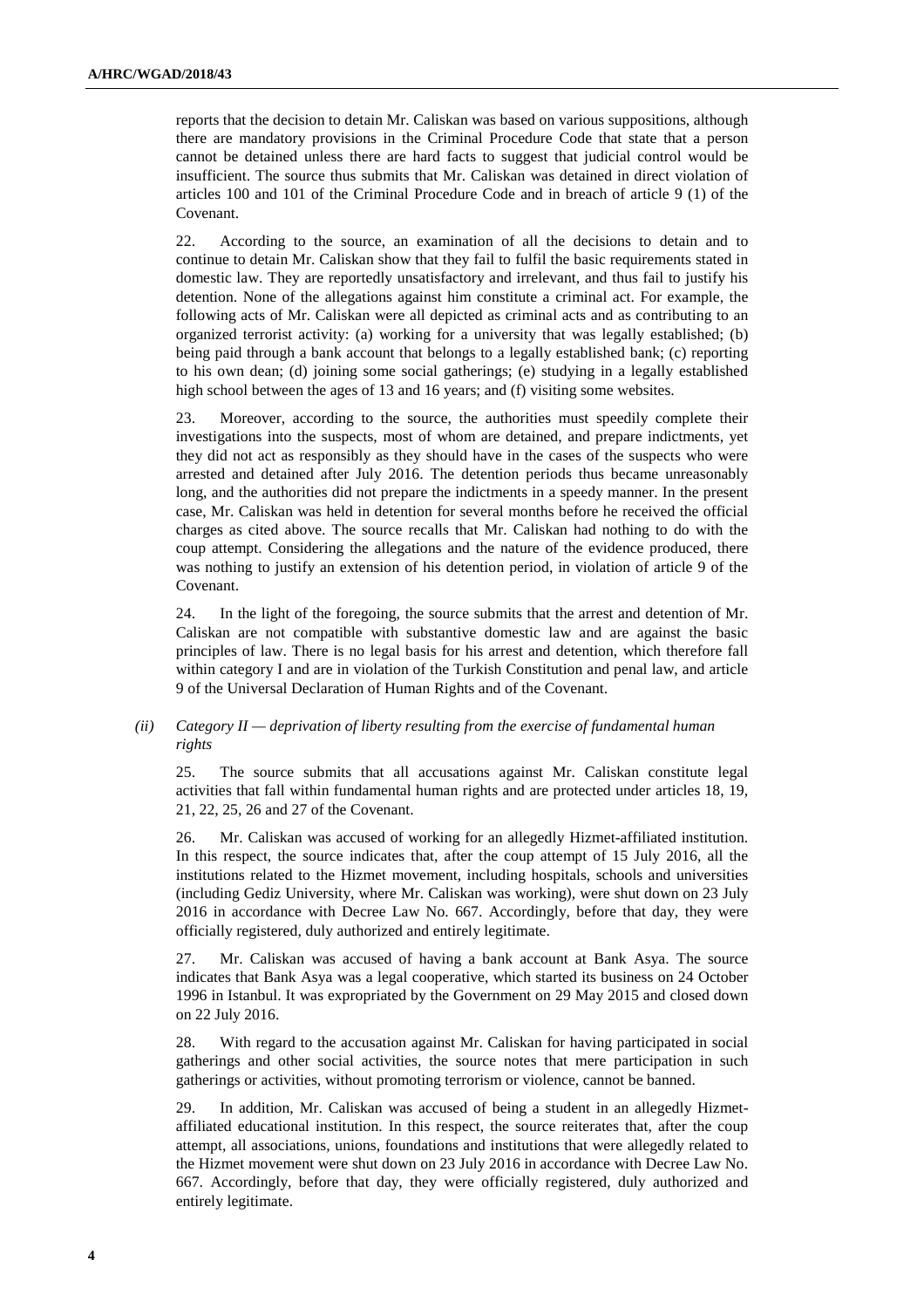# *(iii) Category III — non-observance of international fair trial norms*

30. The source submits that Mr. Caliskan suffered serious violations of his right to a fair trial under article 14 of the Covenant. The Government of Turkey has allegedly committed grave violations of numerous procedural requirements under both international and domestic law.

31. The source asserts that the Government has failed to provide Mr. Caliskan with an independent and impartial tribunal. In this respect, the source underlines that the motivation for the creation of the Special Courts (i.e. the Courts of Criminal Judgeships of Peace) was to fight against the opposition, especially the Hizmet movement. These judges are reportedly exclusively authorized to carry out all investigatory processes, including arrests, detention, property seizures and search warrants. They have allegedly been introduced to persecute members of the Hizmet movement who are treated as opponents of the Government. As an appeal against a decision by such a judge can only be filed with another such judge, this reportedly creates a "closed circuit" system. So far, all detentions have been carried out by these courts and judges, including in the present case. The source also indicates that arrest warrants for 2,745 judges and prosecutors were issued in one single day, 16 July 2016, following the attempted coup. At the time of the submission by the source, reportedly 2,575 judges and prosecutors had been detained.

32. With regard to the right to defence, the source indicates that there has been a relentless campaign of arrests that has targeted lawyers across the country. In 77 of the 81 provinces in Turkey, lawyers have allegedly been detained and arrested on trumped-up charges as part of the criminal investigations orchestrated by the political authorities and conducted by provincial public prosecutors. At the time of the submission by the source, 523 lawyers had been arrested and 1,318 were facing prosecution.

33. The source thus submits that, while defending their clients, who are accused of similar accusations to those against Mr. Caliskan, lawyers are left with very little room to build their defence outside of the Government's narrative. According to the source, it is reasonable to think that lawyers avoid speaking out against certain violations of rights as they themselves are concerned about being accused of similar unlawful accusations. This also diminishes the power of defence even further below the standards of the Covenants.

# *(iv) Category V — for reasons of discrimination*

34. The source submits that Mr. Caliskan's continued detention, owing to his social background, is discriminatory in nature and therefore arbitrary.

35. According to the source, individuals who are accused of being members of the Fethullah Terrorist Organization face widespread discrimination. There is allegedly an emerging pattern involving the arbitrary deprivation of liberty of persons who are accused of being followers of Fethullah Gülen in Turkey; it is not important whether they accept or reject the connection with the Hizmet movement. Mr. Caliskan has reportedly been arbitrarily deprived of his liberty according to category V due to discrimination against him as a sympathizer of the Hizmet movement. The source adds that the arrest and detention of more than 150,000 individuals have been motivated solely by their social background and political stance.

# *Response from the Government*

36. On 20 March 2018, the Working Group transmitted the allegations from the source to the Government under its regular communications procedure. The Working Group requested the Government to provide, by 22 May 2018, detailed information about the current situation of Mr. Caliskan and to clarify the legal provisions justifying his continued detention, as well as its compatibility with the obligations of Turkey under international human rights law and, in particular, with regard to the treaties ratified by the State. Moreover, the Working Group called upon the Government of Turkey to ensure his physical and mental integrity.

37. In its reply of 17 May 2018, the Government underlined the terrorism threats faced by Turkey, the grave nature of the coup attempt of 15 July 2016 and the measures taken.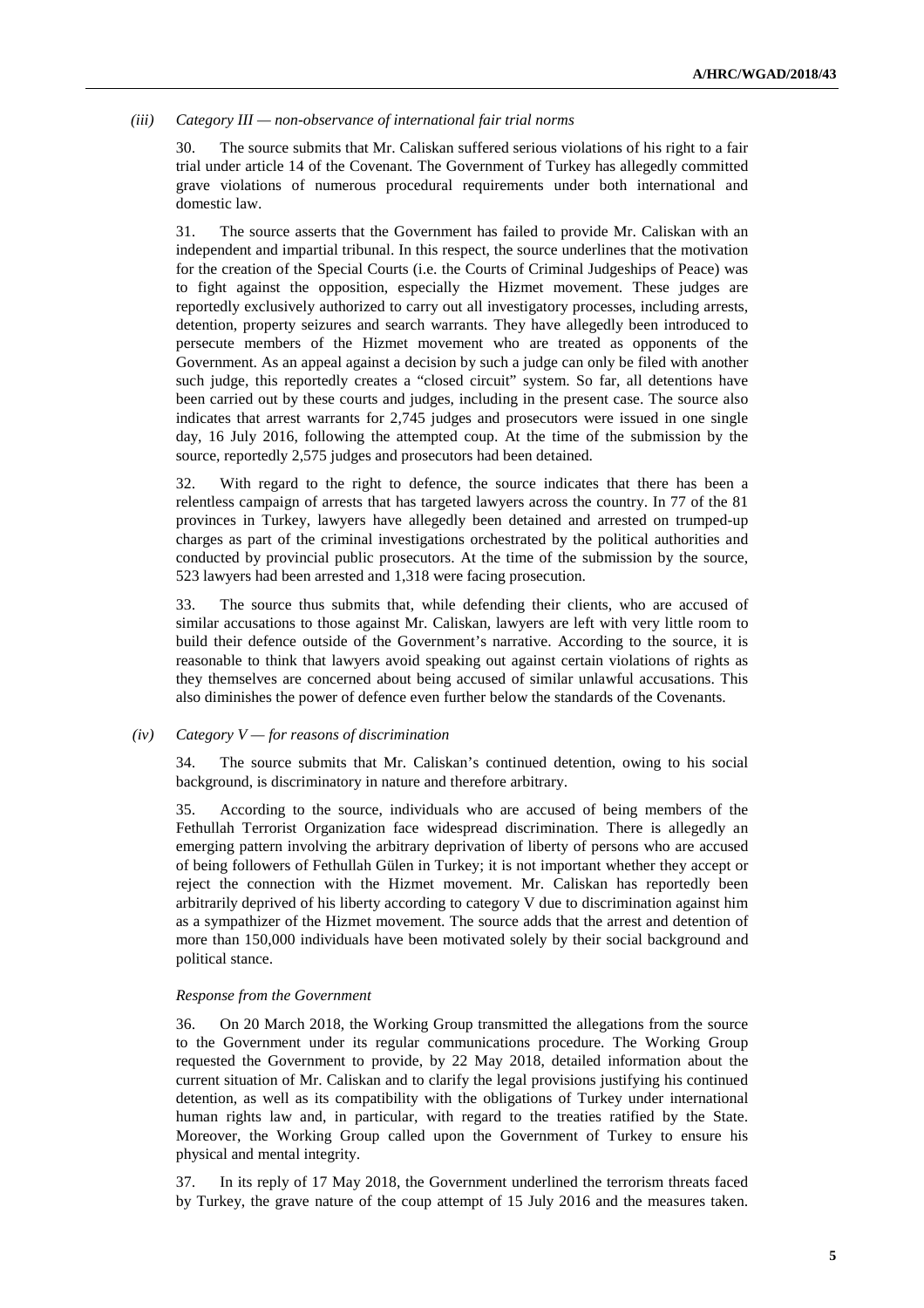For reference, the Government submitted background information with regard to the Fethullah Terrorist Organization/Parallel State Structure, as well as the measures taken against it, along with other terrorist organizations.<sup>1</sup>

#### *Circumstances of the case*

38. In relation to the present case, the Government notes that, according to Decision No. 2016/3031 of the 4th Chamber of the Izmir Police Court, the police searched the residence of Mr. Caliskan and presented him with a search warrant prior to the search. In addition, the police custody form dated 26 August 2016, signed by Mr. Caliskan, contains information on the legal reasons for his detention and his rights to challenge the decision.

39. Under Turkish law, suspects arrested or detained in custody, including Mr. Caliskan, have the right to be informed of the charges against them and their rights, remain silent, receive legal assistance, communicate with their family, provide evidence in their favour and ask for evidence to be collected, be brought before a court and see a doctor.

40. According to the Government, Mr. Caliskan was taken into custody on 26 August 2016 following the investigation of the Office of the Prosecutor General for "belonging to the armed terrorist group" in accordance with article 314 of the Penal Code. At the time of his detention, the authorities informed him of the offence for which he was held in custody, the charges against him, and his rights to remain silent, receive legal assistance, communicate with his family and see a doctor.

41. In accordance with article 91 of the Criminal Procedure Code, detainees, the accused or their legal representatives, spouses or blood relatives of the first or second degree may apply to the magistrates to challenge any decision relating to custody or its extension. This legislation, which is in conformity with international human rights treaties, was strictly enforced in the case of Mr. Caliskan.

42. Mr. Caliskan was granted the right to communicate with his family when he was taken into custody. He signed the form relating to communication with the family himself. In addition, at the time the custody was extended, he signed the form that indicated that he and his relatives had been informed of such an extension. In addition, Mr. Caliskan was interviewed on 31 August 2016 in the presence of his lawyer (a member of the Istanbul Bar).

43. In relation to the allegation by the source that the decision to detain Mr. Caliskan was delivered by the 13th Chamber of the Izmir Court of Assize without any evidence against him, the Government notes that the decision to detain was not taken by the 13th Chamber of the Izmir Court of Assize but by the 4th Chamber of the Izmir Police Court, which in its reasoning took into account the "state of the evidence", the existence of facts proving the accused's affiliation to a terrorist organization and a strong suspicion that an offence had been committed and that the accused might seek to evade justice.

44. The decision to detain Mr. Caliskan was reviewed by the 13th Chamber of the Izmir Court of Assize in its decisions of 7 April 2017, 5 May 2017, 21 June 2017, 19 July 2017, 16 August 2017, 15 September 2017, 8 November 2017, 6 December 2017, 27 December 2017 and 24 January 2018. The Court renewed the detention of the accused on the grounds that, based on the information and documents on file, it was understood that there was a strong suspicion that an offence had been committed and the accused might seek to evade justice, taking into account the nature and characterization of the alleged offence and the level of penalties provided for such an offence.

45. In fact, the Izmir Prosecutor General's Office, in its requisitions Nos. 2017/22243 and 2017/7113, through which a public action had been filed, gave detailed information on the organization of the Fethullah terrorist and criminal group and on Mr. Caliskan. In particular, it said that the Fethullah Terrorist Organization/Parallel State Structure had organized the attempted coup d'état of 15 July 2016 by infiltrating the Turkish Army, that it

<sup>&</sup>lt;sup>1</sup> For the full background information, see e.g. opinions No. 44/2018, paras. 42–49, and No. 38/2017, paras. 22–30.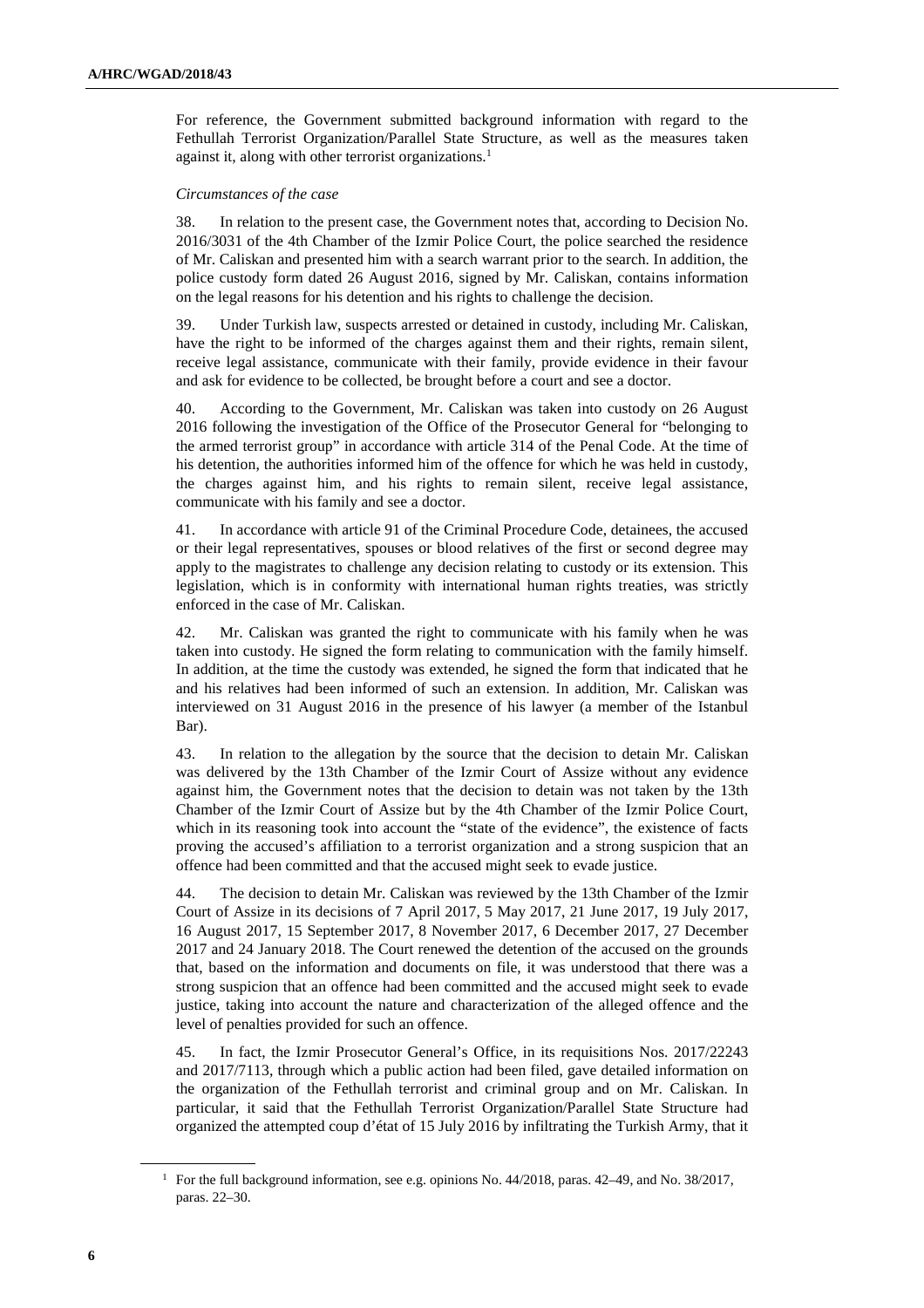gave paramount importance to the universities that it used to infiltrate the Turkish Army, the police, the judiciary, that it aimed, by expanding in the universities, to dominate the political framework of the country and that, following the orders of Fethullah Gülen, its leader, it had gained a foothold in the universities of the country.

46. The Attorney General of Izmir also stated that, given the witness statements and the inspection report of the Council of Higher Education and taking into account the function and powers that Mr. Caliskan held within the university and the way in which he exercised those powers, he was a member of the terrorist organization's hierarchy and that he received orders from his superiors within the organization.

47. The 13th Chamber of the Izmir Court of Assize accepted the indictment of the Izmir Prosecutor General dated 13 March 2017, following judgment No. 2017/210. Hearings were subsequently held on 25 May 2017, 10 October 2017 and 12 February 2018. At the last of those hearings, the Court ruled that the offence of belonging to an armed terrorist organization had been proven and sentenced Mr. Caliskan to nine years' imprisonment with the possibility of appeal. The Court also decided on the same day that he would be released on parole in view of the length of his detention and the ban on leaving the country. The decision to convict Mr. Caliskan is still not final.

48. The Court concluded that it could not apply the minimum sentence possible in relation to Mr. Caliskan. Given that the danger posed by Mr. Caliskan was considerable since he was a significant and long-time member of the terrorist organization (he had been nominated and subsequently rotated within the organization) and that he was an academic with the title of senior lecturer, and because his intent was resolute, it would be neither fair nor consistent to consider his sentence at the same level and under the same conditions as an ordinary member. Finally, having found that the accused had not shown any sign of remorse for the offence that he had committed, the Court decided not to consider any grounds for discretionary mitigation, as provided for in article 62 of the Penal Code.

49. The Government reiterates that the 13th Chamber of the Izmir Court of Assize based its decision on factual data, witness statements and 111 documents of the organization. Consequently, the allegations that the Court made its decision without any evidence are unfounded and must be rejected.

50. The Government notes the allegation put forward by the source that the deprivation of liberty of Mr. Caliskan was not in accordance with domestic law and was unlawful because he was arrested and detained without strong evidence, and that the decision on which his detention was based did not contain any concrete findings to justify a risk of leaking or tampering with the evidence. In this respect and with reference to article 91 (2) of the Criminal Procedure Code, the Government states that, in view of the factual evidence of Mr. Caliskan's membership of the Fethullah Terrorist Organization/Parallel State Structure, the evidence found at his home and his status in the organization, there was a lot of concrete evidence of his having committed the crime of belonging to a terrorist organization. This was confirmed by the decision of the 13th Chamber of the Izmir Court of Assize. Given his position in the organization and the actions of fellow members in the same situation who were destroying or attempting to destroy systematically the evidence, his detention was also necessary for the proper conduct of the investigation.

51. The Government underlines that, in view of the information provided by the authorities, it is clear that Mr. Caliskan has seized the Working Group without having pursued his right to apply to the Turkish courts and exhausted existing and effective remedies in Turkey.

52. The Government refers to a number of effective legal remedies available in Turkey to annul or rectify any judicial or administrative decisions that have or may violate the rights of persons within its territory. These include articles 91 (5) and 141 of the Criminal Procedure Code, the Law on Administrative Procedure No. 2577, as well as article 48 of the Constitution, following its amendment in 2010.

53. In conclusion, the Government considers that Turkey has acted in accordance with its domestic legislation and the international human rights treaties to which it is a party.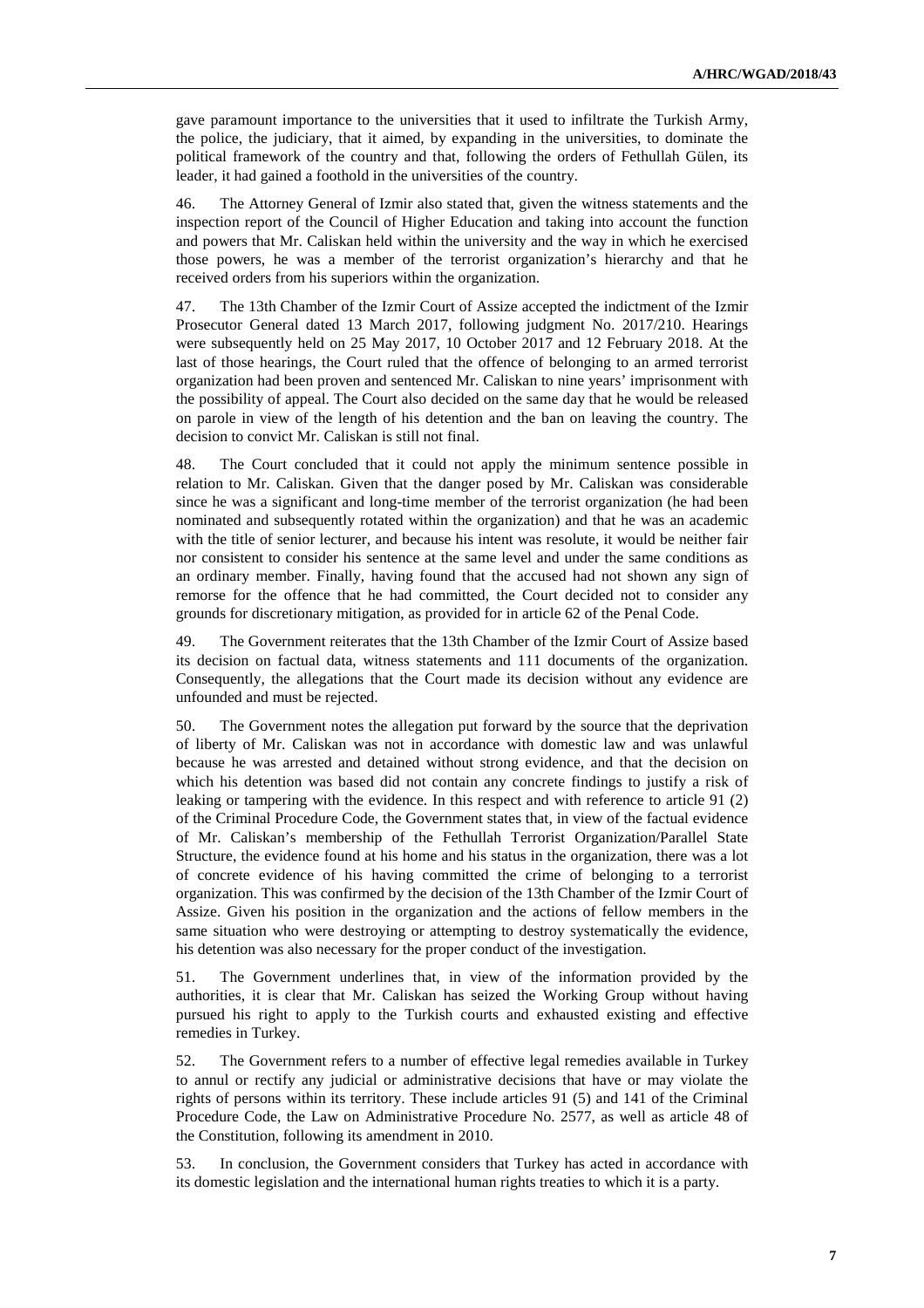#### *Further comments from the source*

54. The response of the Government was sent to the source for further comments. In its response of 6 June 2018, the source confirms that Mr. Caliskan was sentenced to nine years' imprisonment on 12 February 2018 but was released from prison, pending appeal to the Izmir Regional Court of Appeal. He is prohibited from travelling abroad, but there are no other reporting obligations imposed on him.

55. In response to the claim of the Government that an arrest warrant was shown to Mr. Caliskan on 26 August 2016, the source notes that a document was indeed shown to Mr. Caliskan but he assumed that it was a search warrant as the officers videotaped his belongings and seized a laptop, a tablet computer and his mobile telephone. At the time, however, the source reiterates that Mr. Caliskan was not told that there was an arrest warrant in his name. The source also reiterates that Mr. Caliskan was not informed of any charges against him, nor of what his legal rights were or where he could contest his arrest. He was told to prepare a backpack for a few days away before being taken to Yeşilyurt Police Station.

56. In relation to the allegation by the Government that he had signed a document that indicated the charges against him, the source submits that neither Mr. Caliskan nor his wife recall signing any documents but should that have happened, they would have been of the opinion that that was in relation to the search warrant and items seized during the search as Mr. Caliskan was not informed of having been arrested until after the search, at the very last moment. The source reiterates that Mr. Caliskan was unaware of any charges against him until 31 August 2016.

57. The source further objects to the submission by the Government that Mr. Caliskan had been able to communicate with his family and lawyer during his detention between 26 and 31 August 2016. The source reiterates that this was not possible and rejects the submission that Mr. Caliskan signed any documents, such as "the form of communication with the family". The source submits that the first time Mr. Caliskan met his lawyer was when the police took him upstairs for questioning on 31 August 2016 when he had the chance to talk to his lawyer for one or two minutes before the police questioned him. He was unable to communicate with his family until at least 7 September 2016.

58. The source further submits that, in March 2017, the 13th Chamber of the Izmir Court of Assize accepted the Prosecutor's indictment and ordered the first hearing to be held on 25 May 2017. Mr. Caliskan was unaware of the details of any charges against him and the supporting evidence due to a "secrecy order". The only thing that he and his lawyer knew during those nine months that passed between his arrest and the first hearing was that he had been charged with membership of the Fethullah Terrorist Organization/Parallel State Structure, but they were unaware of the legal basis of the charges. When the file was later released to them, the only parts in the indictment that were related to Mr. Caliskan were: (a) the two-line statement of a secret witness; and (b) the fact that he had worked at Gediz and Fatih Universities in the past.

59. The source also argues that, at the hearing on 25 May 2017, the 13th Chamber of the Izmir Court of Assize ordered the extension of Mr. Caliskan's detention based on the nature and type of the alleged crime, the current state of evidence, the fact that the evidence had not yet been fully collected and the probable sentence. The second hearing was to be held on 10 October 2017, however, on that date, the Court, based on similar reasoning, ordered the extension of his detention until 12 February 2018 when he was sentenced.

60. The source rejects the allegations against Mr. Caliskan and reiterates that all the actions cited by the Government as criminal offences committed by him are in fact ordinary actions. For example, he attended a fully legitimate high school as a 15-year-old and was certainly unaware of any coup plans some 25 years later; his doctoral studies in the United States were conducted legally and he did not engage in any illegal activity while there; his work at the university was normal professional activity in an educational institution that was operating legally in the country; he maintained a bank account with Bank Asya, not because of his own choosing, but because this was the bank that the university chose and opened for him to pay his salary into.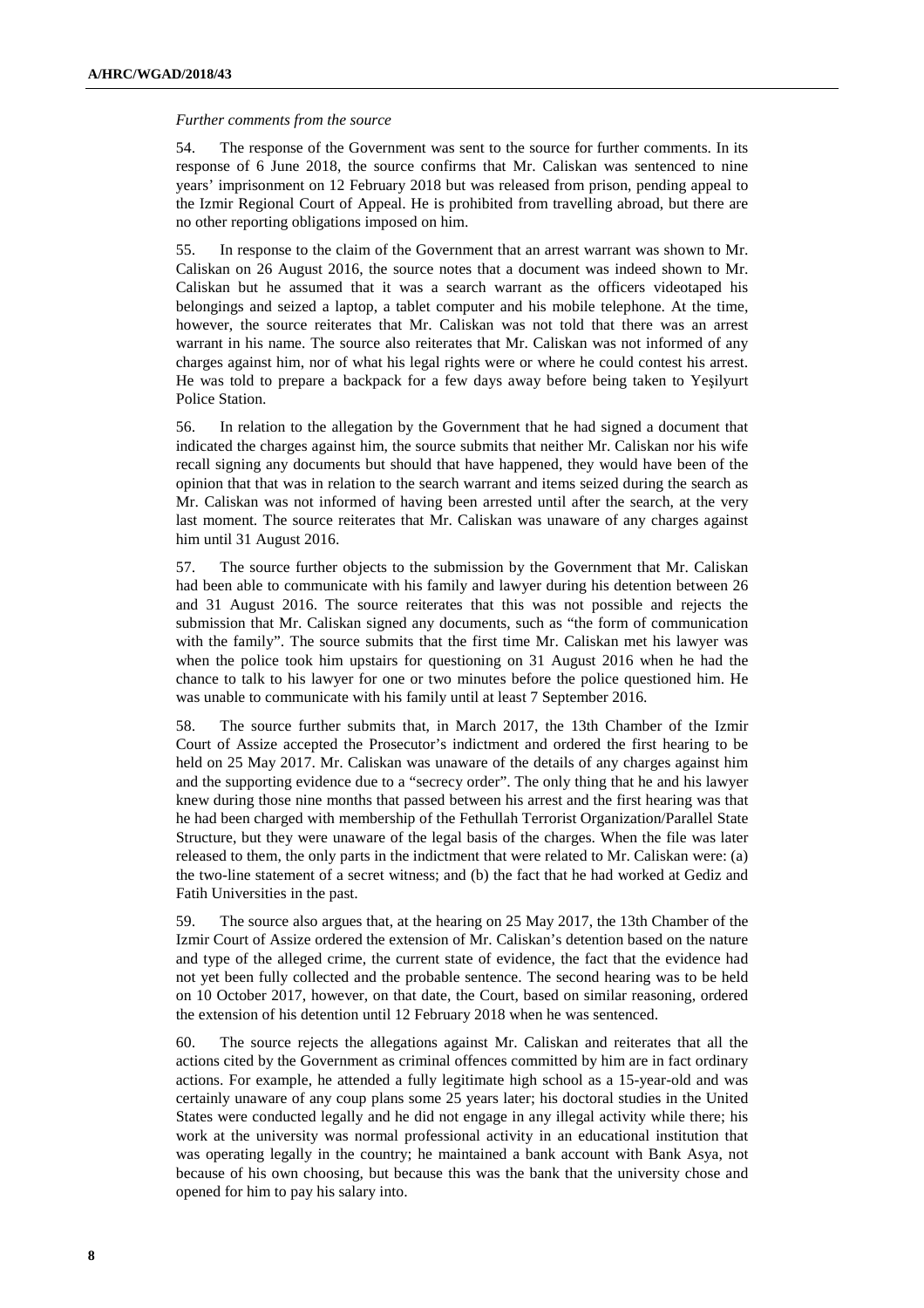61. Finally, the source rejects the submission made by the Government concerning the non-exhaustion of domestic remedies, arguing that there is no such requirement prior to submission of a communication to the Working Group.

#### **Discussion**

 $\overline{a}$ 

62. The Working Group thanks the source and the Government for their submissions. It appreciates the cooperation and engagement of both parties in this matter.

63. At the outset, the Working Group would like to stress that the procedural rules to handle communications from sources and the responses of Governments are contained in its methods of work (A/HRC/36/38) and in no other international instrument that the parties might consider applicable. In that regard, the Working Group would like to clarify that, in its methods of work, there is no rule that impedes the consideration of communications due to non-exhaustion of domestic remedies. Sources thus have no obligation to exhaust domestic remedies before submitting a communication to the Working Group.<sup>2</sup>

64. A further preliminary issue for the Working Group is whether Mr. Caliskan is currently deprived of his liberty, noting that he was sentenced to nine years' imprisonment on 12 February 2018, but was released from prison, pending appeal to the Izmir Regional Court of Appeal. He is prohibited from travelling abroad, but no other reporting obligations have been imposed on him.

65. As the Working Group has stated, deprivation of liberty is not only a question of legal definition, but also of fact. If the person concerned is not at liberty to leave a place of detention, then all the appropriate safeguards that are in place to guard against arbitrary detention must be respected (A/HRC/36/37, para. 56). Moreover, in its jurisprudence, the Working Group maintains that house arrest amounts to a deprivation of liberty provided that it is carried out in closed premises that the person is not allowed to leave.<sup>3</sup> In determining whether this is the case, the Working Group considers whether there are limitations on the person's physical movements, on receiving visits from others and on various means of communication, as well as the level of security around the place in which the person is allegedly detained.<sup>4</sup>

66. The Working Group notes that there is a travel ban imposed upon Mr. Caliskan, but that there are no other reporting obligations imposed. However, this is only a temporary measure as Mr. Caliskan was indeed sentenced to nine years' imprisonment. Should his appeal be denied, the Working Group presumes that he will be imprisoned. Therefore, given the sentence imposed upon him and the continuing proceedings, and noting paragraph 17 (a) of it methods of work, the Working Group shall proceed to examine the case.

67. As a further preliminary issue, the Working Group notes that the Government of Turkey argues that the situation of Mr. Caliskan falls within the scope of the derogations that it has made under the Covenant. On 21 July 2016, the Government informed the Secretary-General that it had declared a state of emergency for three months, in response to the severe dangers to public security and order, amounting to a threat to the life of the nation within the meaning of article 4 of the Covenant. The Government stated that the measures taken might involve derogation from its obligations under articles 2 (3), 9, 10, 12, 13, 14, 17, 19, 21, 22, 25, 26 and 27 of the Covenant.<sup>5</sup>

68. While acknowledging the notification of those derogations, the Working Group emphasizes that, in the discharge of its mandate, it is also empowered, under paragraph 7 of

<sup>2</sup> See also opinions No. 44/2018, No. 42/2018, No. 11/2018, No. 8/2018, No. 38/2017, No. 19/2013 and No. 11/2000.

<sup>3</sup> See e.g. opinions No. 37/2018 and No. 13/2007; and E/CN.4/1993/24, deliberation No. 1 on house arrest, para. 20.

<sup>4</sup> See e.g. opinion No. 16/2011, para. 7. See also opinions No. 39/2013, No. 30/2012, No. 12/2010, No. 47/2006, No. 18/2005, No. 11/2005, No. 11/2001, No. 4/2001, No. 41/1993 and No. 21/1992.

<sup>5</sup> See depositary notification C.N.580.2016.TREATIES-IV.4 of 11 August 2016 (notification under article 4 (3): Turkey), available at https://treaties.un.org/doc/Publication/CN/2016/CN.580.2016- Eng.pdf.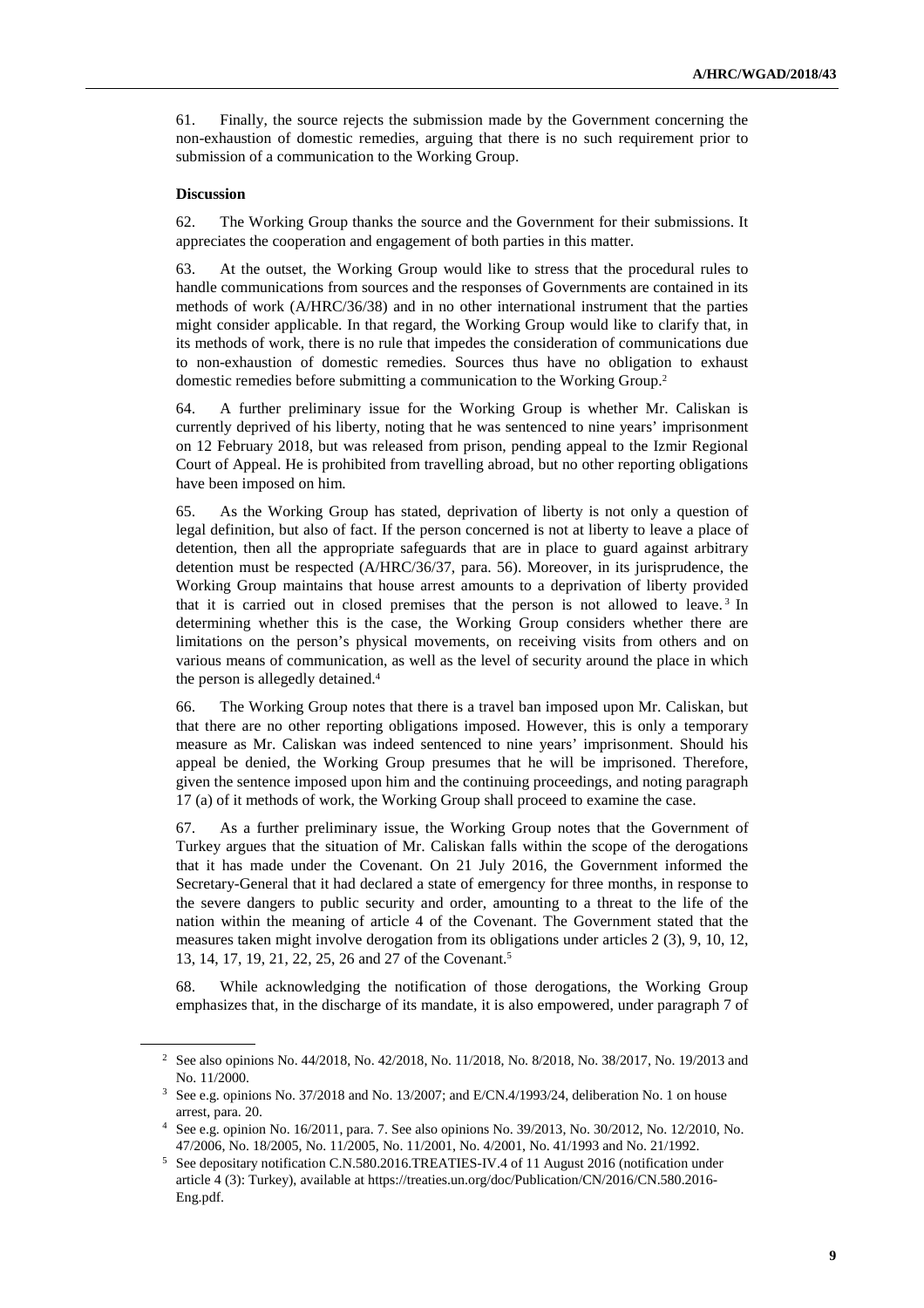its methods of work, to refer to the relevant international standards set forth in the Universal Declaration of Human Rights and to customary international law. Moreover, in the present case, articles 9 and 14 of the Covenant are most relevant to the case of Mr. Caliskan. As the Human Rights Committee has stated in its general comments No. 35 (2014) on liberty and security of person and No. 32 (2007) on the right to equality before courts and tribunals and to a fair trial, States parties derogating from articles 9 and 14 must ensure that such derogations do not exceed those strictly required by the exigencies of the actual situation.

69. The source has submitted that the detention of Mr. Caliskan is arbitrary and falls under categories I, II, III and V of the Working Group, while the Government denies these allegations. The Working Group shall proceed to examine each of these categories in turn.

70. The Working Group recalls that it considers a detention to be arbitrary and falling under category I if such detention lacks a legal basis. In the present case, the Working Group must therefore examine the circumstances of Mr. Caliskan's arrest. To this end, the Working Group notes that he was arrested on 26 August 2016. The Working Group also notes the dispute between the source and the Government as to whether Mr. Caliskan was in fact shown an arrest warrant at the time. While the Government argues that this did occur, noting that on 26 August 2016 Mr. Caliskan signed a police custody form, which indicated the reasons for his detention and his right to challenge the detention, the source denies this.

71. In determining whether Mr. Caliskan's deprivation of liberty is arbitrary, the Working Group has regard to the principles established in its jurisprudence to deal with evidentiary issues. If the source has presented a prima facie case for breach of international requirements constituting arbitrary detention, the burden of proof should be understood to rest upon the Government if it wishes to refute the allegations. Mere assertions by the Government that lawful procedures have been followed are not sufficient to rebut the source's allegations (A/HRC/19/57, para. 68).

72. In the present case, the Government should have been in possession of the documents that Mr. Caliskan had allegedly signed, yet it has failed to produce them. On that basis, the Working Group must conclude that the arrest warrant was not shown to Mr. Caliskan at the time of his arrest, nor was he duly informed of the reasons for his arrest on 26 August 2016.

73. The Working Group recalls that article 9 (2) of the Covenant requires that anyone who is arrested is not only informed of the reasons for his or her arrest at the time but also promptly informed of any charges against him or her. The right to be promptly informed of charges concerns notice of criminal charges and, as the Human Rights Committee has noted in its general comment No. 35 (para. 29), this right applies in connection with ordinary criminal prosecutions and also in connection with military prosecutions or other special regimes directed at criminal punishment.

74. The Working Group observes that five days elapsed between Mr. Caliskan's arrest and when he was notified of the reasons for his arrest on 31 August 2016. In other words, the Turkish authorities failed to formally invoke any legal basis justifying the detention of Mr. Caliskan when he was arrested on 26 August 2016. As the Working Group has previously stated, in order for deprivation of liberty to have a legal basis, it is not sufficient that there is a law that may authorize the arrest. The authorities must invoke that legal basis and apply it to the circumstances of the case through an arrest warrant (see e.g. opinions No. 75/2017, No. 66/2017 and No. 46/2017). The Working Group therefore concludes that there has been a breach of article 9 (2) of the Covenant in the present case.

75. Furthermore, in order to establish that detention is indeed legal, anyone detained has the right to challenge the legality of his or her detention before a court, as envisaged by article 9 (4) of the Covenant. The Working Group wishes to recall that, according to the United Nations Basic Principles and Guidelines on Remedies and Procedures on the Right of Anyone Deprived of Their Liberty to Bring Proceedings Before a Court, the right to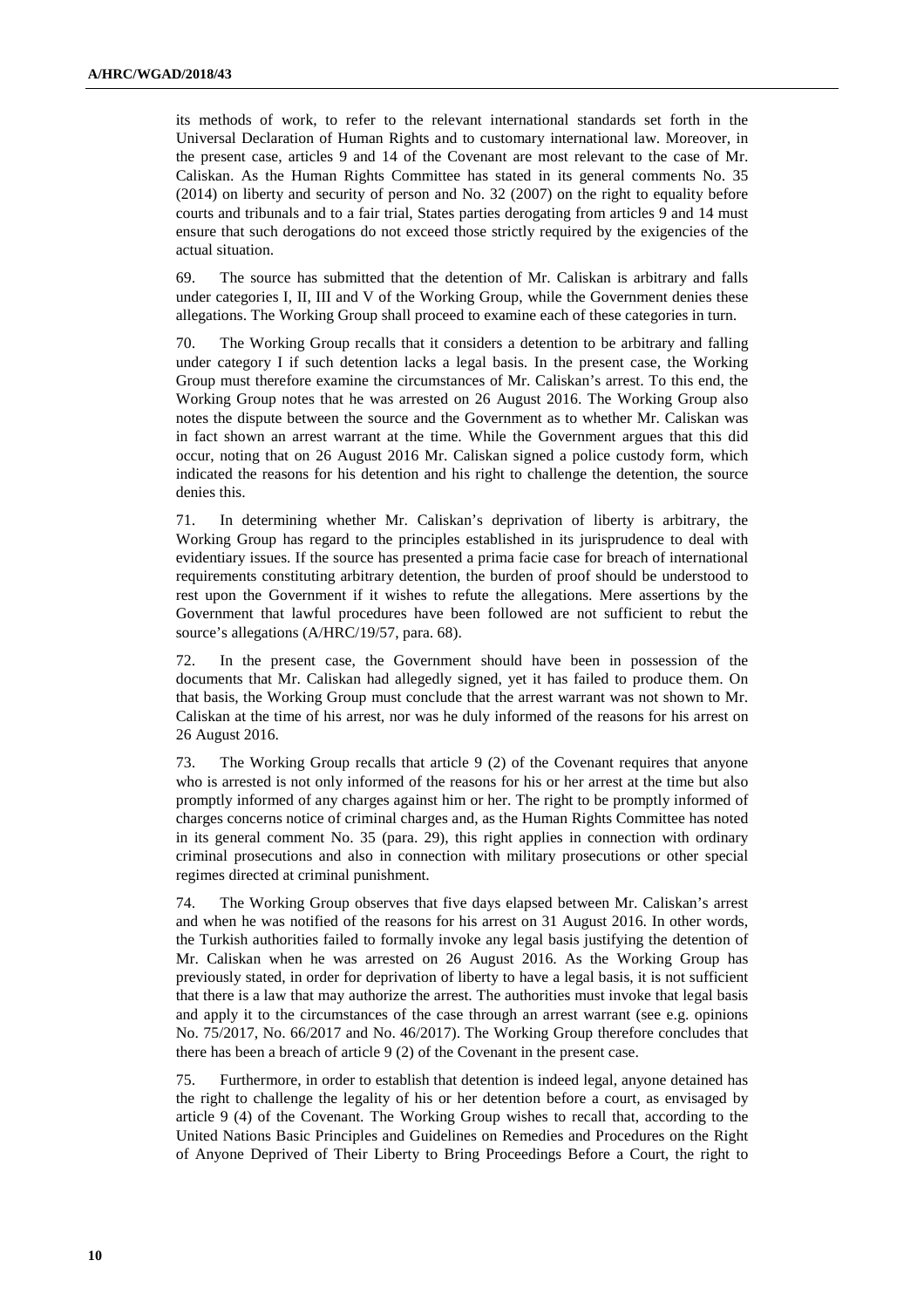challenge the lawfulness of detention before a court is a self-standing human right, which is essential to preserve legality in a democratic society. <sup>6</sup> This right, which is in fact a peremptory norm of international law,<sup>7</sup> applies to all situations of deprivation of liberty, including not only to detention for purposes of criminal proceedings but also to situations of detention under administrative and other fields of law, including military detention, security detention, detention under counter-terrorism measures, involuntary confinement in medical or psychiatric facilities, migration detention, detention for extradition, arbitrary arrests, house arrest, solitary confinement, detention for vagrancy or drug addiction, and detention of children for educational purposes.<sup>8</sup> Moreover, it also applies irrespective of the place of detention or the legal terminology used in the legislation. Any form of deprivation of liberty on any ground must be subject to effective oversight and control by the judiciary.<sup>9</sup>

76. The Working Group notes that, in order to ensure an effective exercise of this right, the detained persons should have access, from the moment of arrest, to legal assistance of their own choosing as stipulated in the United Nations Basic Principles and Guidelines.<sup>10</sup> This was denied to Mr. Caliskan for the first five days of his detention since, by the Government's own admission, his lawyer was present for the first time during his questioning on 31 August 2016. This seriously and adversely impacted his ability to effectively exercise his right to challenge the legality of his detention, denying him rights under article 9 (4) of the Covenant.

77. The Working Group therefore concludes that, since the detention of Mr. Caliskan took place without presenting him with an arrest warrant, since no charges were brought against him for five days and since he was effectively prevented from exercising his right to challenge the legality of detention, his arrest and detention are arbitrary, falling under category I.

78. The source has further argued that the detention of Mr. Caliskan falls under category II as he was arrested for the exercise of his legitimate rights, including working at a university, participating in the social gatherings of a legal organization and having a bank account. The Government contests this, arguing that all these activities were in fact linked to the activities of the Fethullah Terrorist Organization/Parallel State Structure of which Mr. Caliskan was a member.

79. In the present case, the Working Group observes that at the core of the allegations against Mr. Caliskan is his alleged alliance with the Gülen group, which is said to have manifested itself through his attending a high school affiliated with the group, then travelling to study in the United States for his doctorate, a path allegedly often chosen by the members of the group, then working in a university allegedly associated with the Gülen group and by depositing money in the Bank Asya, which was also affiliated with the group. However, the Working Group notes that the Government has done nothing more than simply state that all those activities were criminal actions without explaining how such everyday actions as attending high school, travelling abroad for studies or working in a legitimate, government-recognized university constitute a criminal activity. The Government has also failed to respond to the submission made by the source that Mr. Caliskan's bank account was in fact opened by the university and used by that institution to pay his salary.

80. The Government has also claimed that more than 100 documents were seized, showing Mr. Caliskan's links with the organization. Yet, the Government has provided no details of the contents of these documents or what exactly was deduced by officials from their content.

81. The Working Group is mindful of the state of emergency that was declared in Turkey. However, while the National Security Council of Turkey had already designated

<sup>6</sup> A/HRC/30/37, paras. 2–3.

<sup>7</sup> Ibid., para. 11.

<sup>8</sup> Ibid., para 47 (a).

<sup>&</sup>lt;sup>9</sup> Ibid., para 47 (b).

<sup>10</sup> Ibid., annex, principle 9.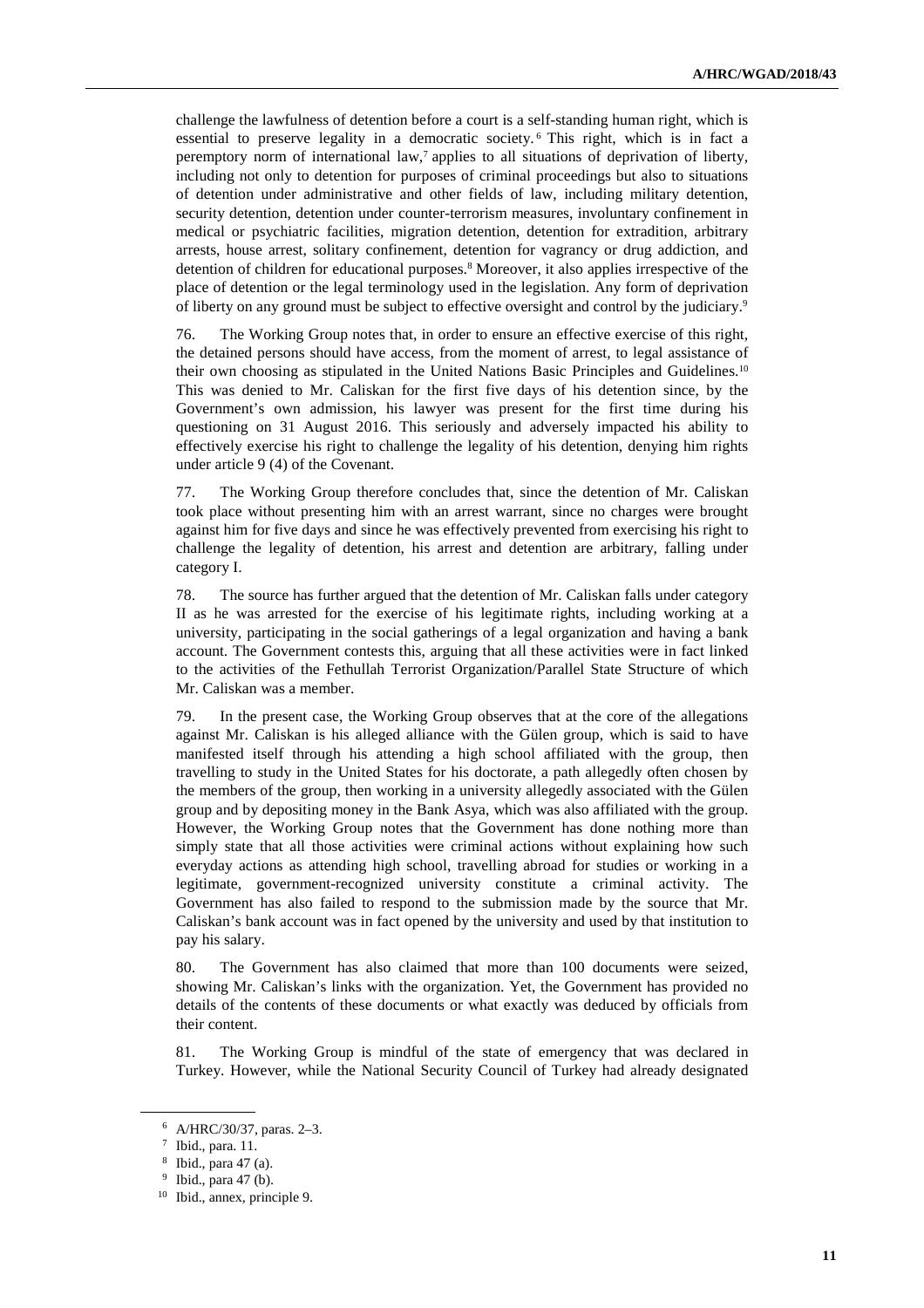the Fethullah Terrorist Organization/Parallel State Structure, the Gülen group, as a terrorist organization in 2015, the fact that this organization was ready to use violence had not become apparent to Turkish society at large until the coup attempt in July 2016. In this respect, the Working Group refers to a memorandum by the Council of Europe Commissioner for Human Rights. <sup>11</sup> The Commissioner also pointed out that there was therefore a need, "when criminalising membership and support of this organisation, to distinguish between persons who engaged in illegal activities and those who were sympathisers or supporters of, or members of legally established entities affiliated with the movement, without being aware of its readiness to engage in violence".<sup>12</sup>

82. In the case of Mr. Caliskan, the Government, although it had the opportunity to do so, has failed to show any illegal actions in the conduct of Mr. Caliskan that could be construed as his being a supporter of a criminal organization. His attendance of the high school as a 15-year-old was a normal activity for a child at that age, his travelling abroad to study and subsequent employment at the university, as well as having a bank account, were regular activities that Mr. Caliskan was entitled to enjoy as everyone else, in accordance with article 26.

83. In relation to the seized documents, the Working Group recalls that freedom of opinion and freedom of expression, as provided for in article 19 of the Covenant, are indispensable conditions for the full development of the person and are essential for any society, and in fact constitute the foundation stone for every free and democratic society.<sup>13</sup> According to the Human Rights Committee, no derogations can be made to freedom of opinion since it can never become necessary to derogate from it during a state of emergency.<sup>14</sup>

84. Freedom of expression includes the right to seek, receive and impart information and ideas of all kinds regardless of frontiers and this right includes the expression and receipt of communications of every form of idea and opinion capable of transmission to others, including political opinions.<sup>15</sup> Moreover, article 19 (2) of the Covenant protects all forms of expression and the means of their dissemination, including all forms of audiovisual as well as electronic and Internet-based modes of expression.<sup>16</sup>

85. The Working Group notes that the Government has yet again failed to explain how the seized documents have proved Mr. Caliskan's links with the criminal organization and criminal activities. On that basis, the Working Group is of the view that the possession of those documents was nothing more than a legitimate exercise of the freedom of expression as encapsulated in article 19 of the Covenant.

86. The Working Group thus concludes that the arrest and detention of Mr. Caliskan resulted from his exercise of the rights guaranteed by articles 19 and 26 of the Covenant, falling under category II.

87. Given its finding that the deprivation of liberty of Mr. Caliskan is arbitrary under category II, the Working Group wishes to emphasize that no trial of Mr. Caliskan should have taken place. However, the trial did take place and the source has submitted that there were severe violations of the fair trial rights of Mr. Caliskan and that his subsequent detention therefore falls under category III of the Working Group. The Government contests these allegations.

88. The source has submitted that the detention of Mr. Caliskan is arbitrary and falls under category III since he was not tried by an independent and impartial tribunal, given

<sup>&</sup>lt;sup>11</sup> Memorandum on the human rights implications of the measures taken under the state of emergency in Turkey (CommDH(2016)35) of 7 October 2016, para. 21. See also opinions No. 44/2018, No. 42/2018, No. 41/2017, No. 38/2017 and No. 1/2017.

<sup>&</sup>lt;sup>12</sup> Council of Europe Commissioner for Human Rights, CommDH(2016)35, para. 21.

<sup>&</sup>lt;sup>13</sup> Human Rights Committee, general comment No. 34 (2011) on the freedoms of opinion and expression, para. 2.

<sup>14</sup> Ibid., para. 5.

<sup>15</sup> Ibid., para. 11.

<sup>16</sup> Ibid., para. 12.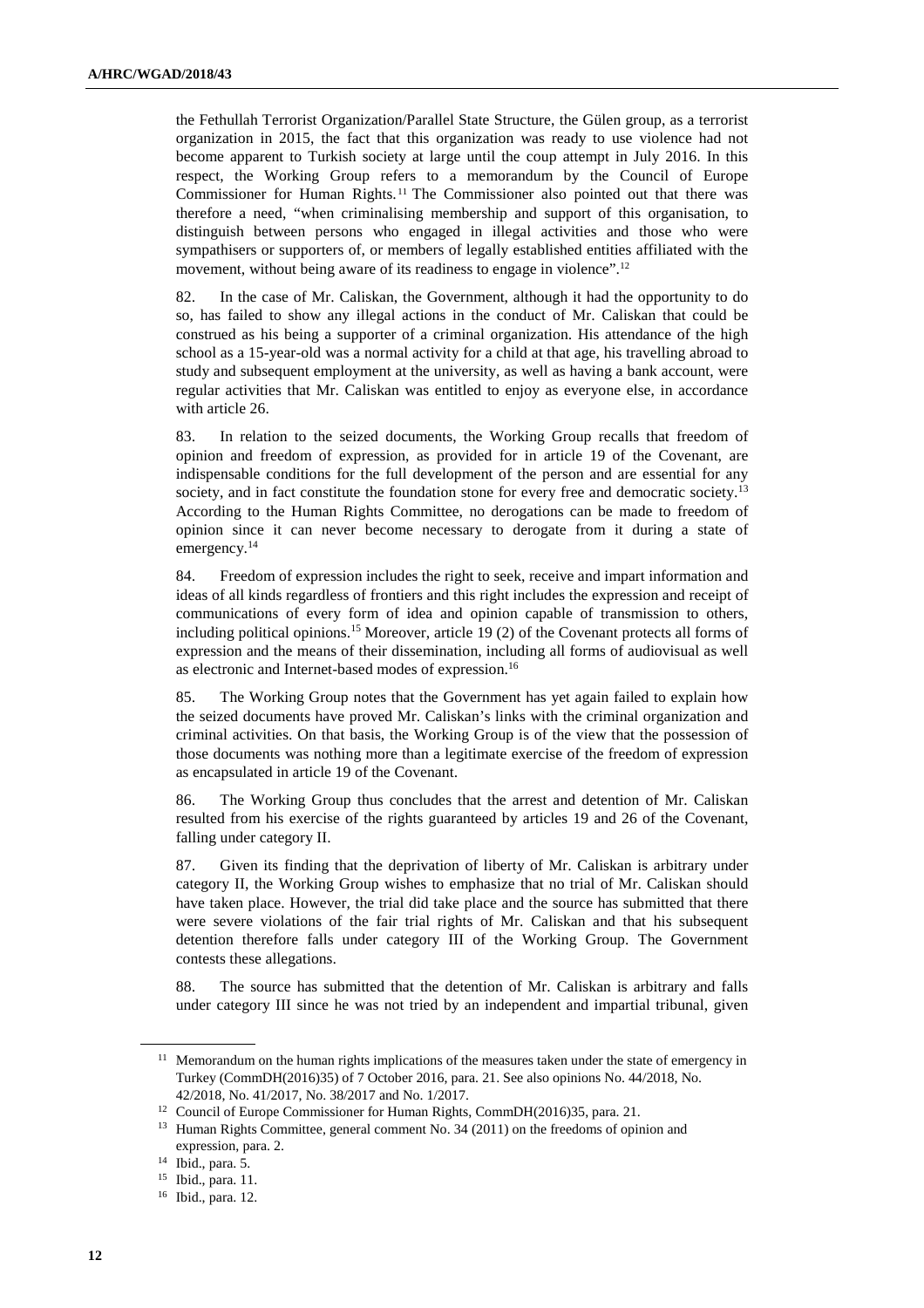that the Special Court that tried him was composed of judges exclusively authorized to carry out all investigatory processes, including arrests, detention, property seizures and search warrants, and that such judges had allegedly been introduced to persecute members of the Hizmet movement who are treated as opponents to the Government. The source further submits that Mr. Caliskan's right to defend himself was adversely impacted by the general climate in Turkey, which is characterized by mass arrests of lawyers, leaving the remaining lawyers with very little room to build a defence outside of the Government's narrative. According to the source, it is reasonable to think that lawyers avoid speaking out against some violations of rights as they themselves are concerned about being accused of similar unlawful accusations.

89. The Government has denied these allegations, noting that Mr. Caliskan has had a lawyer since 31 August 2016 who was always present during questioning and was able to represent him during the court hearings. The Government has not addressed the allegation about the independence and impartiality of the court that tried Mr. Caliskan.

90. The Working Group notes the allegation made by the source that the court examining the case of Mr. Caliskan lacked the requisite degree of independence. The Working Group recalls that the requirement of competence, independence and impartiality of a tribunal, in the sense of article 14 (1) of the Covenant, is an absolute right that is not subject to any exception.<sup>17</sup> As the Human Rights Committee observed, the requirement of independence refers, in particular, to the procedure and qualifications for the appointment of judges.<sup>18</sup> However, a situation in which the functions and competencies of the judiciary and the executive are not clearly distinguishable or in which the latter is able to control or direct the former is incompatible with the notion of an independent tribunal.<sup>19</sup>

91. In the present case, the source has made no submissions in relation to the composition of the court or whether the executive is involved with the work of the Special Courts or the appointment of judges thereto. However, the source has argued that the Special Courts oversee both the investigative process, including the detention and arrest warrants, and try the suspects. In this regard, the Working Group is mindful of the report on the impact of the state of emergency on human rights in Turkey of the Office of the United Nations High Commissioner for Human Rights (OHCHR), in which a number of issues concerning the jurisdiction and practice of the Courts of Criminal Judgeships of Peace, established by Law No. 6545 in June 2014.<sup>20</sup>

92. Moreover, according to the same report, the decisions of Courts of Criminal Judgeships of Peace can only be appealed to another judgeship of peace.<sup>21</sup> In this respect, the Working Group takes note of the Special Rapporteur on the promotion and protection of the right to freedom of opinion and expression who observed that the system of horizontal appeal falls short of international standards and deprives individuals of due process and fair trial guarantees (A/HRC/35/22/Add.3, para. 68).

93. The Working Group therefore concludes that the detention of Mr. Caliskan was authorized and his trial was undertaken by a court that lacked the requisite degree of impartiality and independence in breach of article 14 (1) and (5) of the Covenant.

94. In relation to the submission made by the source concerning the general atmosphere in which lawyers have to work in Turkey, the Working Group observes that the source has not made any specific allegations that this may have had an adverse impact on the ability of Mr. Caliskan's lawyer to work. However, the Working Group observes that the Government did not contest the submission made by the source that Mr. Caliskan and his lawyer were not given full access to the case file and that it also contained testimonies from secret witnesses.

<sup>17</sup> Ibid., para. 19.

<sup>18</sup> Ibid.

<sup>&</sup>lt;sup>19</sup> Ibid. See also *Oló Bahamonde v. Equatorial Guinea* (CCPR/C/49/D/468/1991), para. 9.4.

<sup>&</sup>lt;sup>20</sup> OHCHR, "Report on the impact of the state of emergency on human rights in Turkey, including an update on the South-East: January-December 2017" (March 2018), para. 52.

<sup>21</sup> Ibid., para. 53.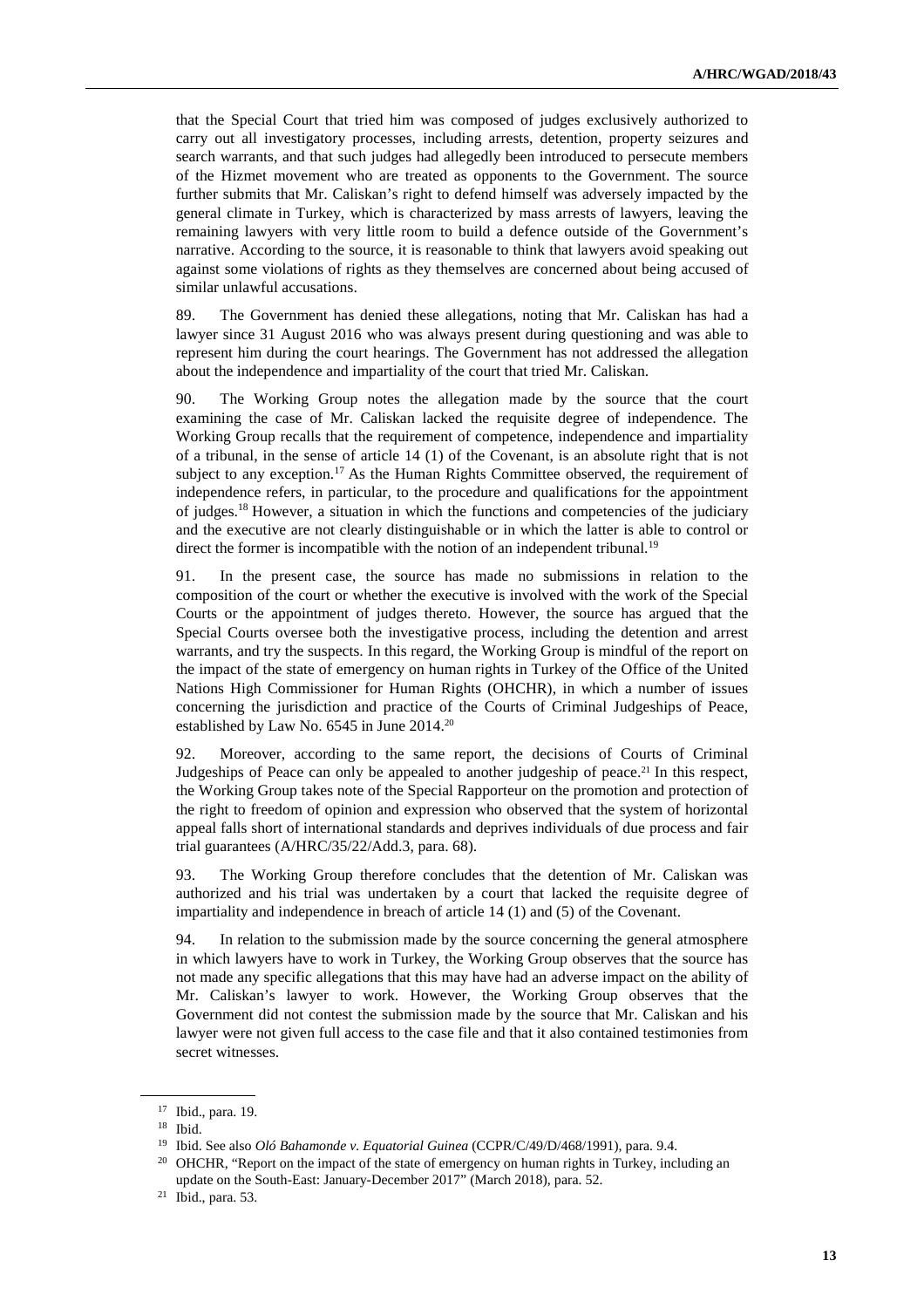95. As the Working Group has stated, every individual deprived of his or her liberty has the right to access material related to the detention or presented to the court by the State in order to preserve the equality of arms, including information that may assist the detainee in arguing that the detention is not lawful or that the reasons for the detention no longer apply. <sup>22</sup> However, this right is not absolute, and the disclosure of information may be restricted if such a restriction is necessary and proportionate in pursuing a legitimate aim, such as protecting national security, and if the State has demonstrated that less restrictive measures would be unable to achieve the same result, such as providing redacted summaries that clearly point to the factual basis for the detention.<sup>23</sup>

96. In the present case, the Government has presented no arguments as to why such a restriction on allowing Mr. Caliskan and his lawyer access to the case file was necessary and how it was proportionate in pursuing a legitimate aim, such as protecting national security. On that basis, the Working Group concludes that there has been a breach of article 14 (3) of the Covenant.

97. In addition, the Working Group also notes that the submissions made by the source in relation to the violations of fair trial rights in the case of Mr. Caliskan appear to follow closely a general pattern as evidenced by the Council of Europe Commissioner for Human Rights who noted that "the persons in question [those dismissed under the decrees that ordered dismissals] were not provided with evidence against them and were unable to defend themselves in an adversarial manner in many cases".24 The Working Group also notes that OHCHR, in its above-mentioned report, corroborates the position of the Commissioner.<sup>25</sup>

98. The Working Group further notes the absence of a response from the Government in relation to the allegations made by the source concerning the denial to Mr. Caliskan of contact with his family. The Working Group therefore finds a violation of principle 19 of the Body of Principles for the Protection of All Persons under Any Form of Detention or Imprisonment.

99. The Working Group therefore concludes that there has been partial non-observance of the international norms relating to the right to a fair trial in the case of Mr. Caliskan as he was denied the right to be tried by an independent and impartial tribunal and both he and his lawyer were not given full access to the case file. This non-observance was of such gravity as to give his deprivation of liberty an arbitrary character (category III).

100. Finally, the source has submitted that the detention of Mr. Caliskan is arbitrary and falls also under category V as his detention and trial were due to his links with the Gülen group. The Government contests this, arguing that, while the detention and trial of Mr. Caliskan was indeed due to his affiliation with the Gülen group, this was not discriminatory as the group is a terrorist organization.

101. The Working Group notes that Mr. Caliskan himself had not previously been prosecuted due to his links with the Gülen group nor with any other religious organization. However, the Working Group is mindful of the large number of cases that are emerging before it in relation to Turkey.<sup>26</sup> The Working Group is also mindful of the pattern that these cases follow, which in turn corresponds to the pattern documented in the OHCHR report, as well as the one observed by the Council of Europe Commissioner.

102. The Working Group is aware that a large number of individuals were arrested following the attempted coup in July 2016. On 19 August 2016, the Working Group, in

<sup>22</sup> A/HRC/30/37, annex, principle 12 and guideline 13.

<sup>23</sup> Ibid., guideline 13, paras. 80–81.

<sup>24</sup> Council of Europe Commissioner for Human Rights, CommDH(2016)35, para. 24.

<sup>&</sup>lt;sup>25</sup> OHCHR, "Report on the impact of the state of emergency on human rights in Turkey", para. 65.

<sup>26</sup> See opinions No. 44/2018, No. 42/2018, No. 41/2017, No. 38/2017 and No. 1/2017. See also the joint urgent appeal of 4 May 2018 on behalf of 13 individuals (UA TUR 7/2018), available at https://spcommreports.ohchr.org/TMResultsBase/DownLoadPublicCommunicationFile?gId=23766.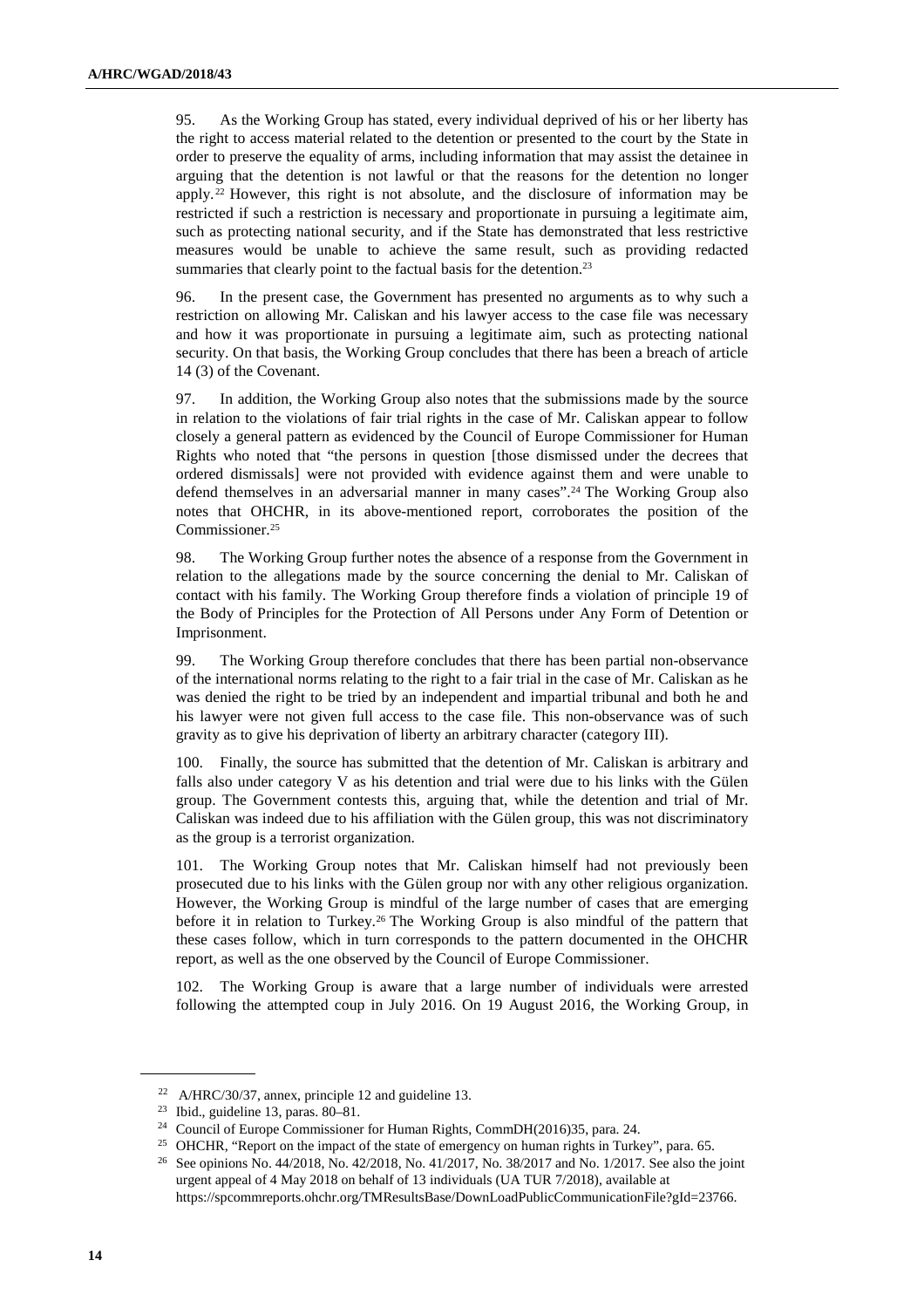association with other United Nations human rights experts, sent a joint urgent appeal<sup>27</sup> and subsequently issued a press release on the same date.<sup>28</sup> The experts noted that, since the attempted coup on 15 July 2016, and in particular since the declaration of a state of emergency on 20 July 2016, Turkish society had seen an escalation of detentions and purges, in particular in the education, media, military and justice sectors. In addition, allegations of torture and poor detention conditions have been raised following the enactment of legislative provisions that enable wide and indiscriminate administrative powers affecting core human rights. The experts added that, while they understood the sense of crisis in Turkey, they urged the Government of Turkey to uphold its obligations under international human rights law, even during the current state of emergency.

103. The Working Group notes that the present case is but one of a number of cases concerning individuals with alleged links to the Gülen group that has come before it in the past 18 months.29 In all these cases, the connection between the individuals concerned and the Gülen group has not been one of active membership and support of the group and its criminal activities, but rather, as described by the Council of Europe Commissioner for Human Rights, activities of "those who were sympathisers or supporters of, or members of legally established entities affiliated with the movement, without being aware of its readiness to engage in violence".30 In all those cases, the Working Group has found the detention of the concerned individuals to be arbitrary and it thus appears that a pattern is emerging whereby those who have been linked with the group are being targeted despite never having been active members of the group or supporters of its criminal activities. The Working Group therefore considers that the detention of Mr. Caliskan was arbitrary since it constitutes discrimination on the basis of political or other opinion or status and falls under category V.

104. The Working Group wishes to reiterate the position of the Council of Europe Commissioner for Human Rights on the need for Turkey to urgently revert "to ordinary procedures and safeguards, by ending the state of emergency as soon as possible. Until then, the authorities should start rolling back the deviations from such procedures and safeguards as quickly as possible, through a nuanced, sector-by-sector and case-by-case approach."31 The Working Group notes that this position is echoed in the recent OHCHR report.

105. The Working Group would welcome the opportunity to conduct a country visit to Turkey. Given that a significant period of time has passed since its last visit to Turkey, in October 2006, the Working Group considers that it is an appropriate time to conduct another visit. The Working Group recalls that the Government of Turkey issued a standing invitation to all thematic special procedure mandate holders in March 2001, and looks forward to a positive response to its country visit requests of 15 November 2016 and 8 November 2017.

#### **Disposition**

 $\overline{a}$ 

106. In the light of the foregoing, the Working Group renders the following opinion:

 The deprivation of liberty of Ahmet Caliskan, being in contravention of articles 3, 9, 10, 19, 23 and 26 of the Universal Declaration of Human Rights and

<sup>27</sup> See https://spcommreports.ohchr.org/TMResultsBase/DownLoadPublic CommunicationFile?gId=3314.

<sup>28</sup> See www.ohchr.org/EN/NewsEvents/Pages/DisplayNews.aspx?NewsID=20285&LangID=E. On 17 January 2018, the experts issued another press release in relation to the state of emergency, which is available at https://www.ohchr.org/EN/NewsEvents/Pages/DisplayNews.aspx? NewsID=22592&LangID=E.

<sup>29</sup> See opinions No. 44/2018, No. 42/2018, No. 41/2017, No. 38/2017 and No. 1/2017. See also UA TUR 7/2018, available at https://spcommreports.ohchr.org/TMResultsBase/DownLoadPublic CommunicationFile?gId=23766.

<sup>30</sup> Council of Europe Commissioner for Human Rights, CommDH(2016)35, para. 21.

<sup>31</sup> Ibid., para. 50.